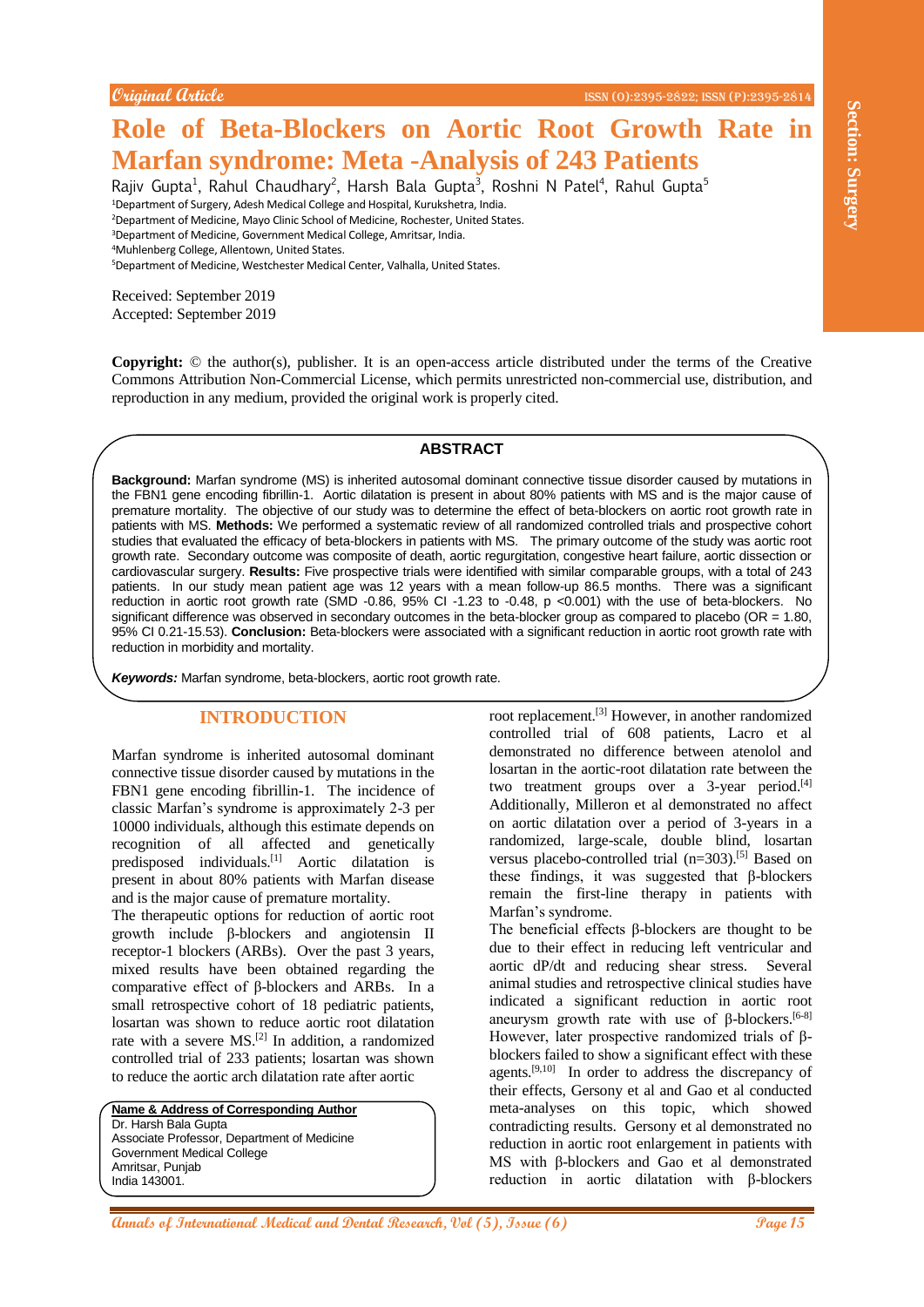therapy. [11,12] However, both these meta-analyses included data from retrospective studies introducing a potential for bias.

In order to address this issue, we performed a metaanalysis of all prospective trials evaluating the role of β-blockers in young patients with Marfan syndrome.

# **MATERIALS AND METHODS**

The present review was performed according to Cochrane Collaboration and Preferred Reporting Items for Systematic Reviews and Meta-Analyses (PRISMA) statements.

### **Search Strategy**

**Break Based Free Book and Dental and Dental and Dental Research and Dental Ann and Dental Ann and Dental Ann and Dental Ann and Dental Research and Dental Research and Dental Research and Dental Research and Dental Ann an** We searched PubMed, The Cochrane Library, EMBASE, EBSCO, Web of Science and CINAHL databases from the inception through June 3, 2018. All randomized controlled trials and prospective cohort studies of pediatric population with comparable groups (beta-blockers and placebo) were included in the analysis. We combined the terms ("beta-blockers") AND ("Marfan syndrome") as keywords or medical subject heading terms. Two reviewers (RG and RC) independently extracted the data from the eligible trials on study design, patient characteristics, congestive heart failure, aortic root growth rate, aortic regurgitation, aortic dissection, cardiovascular surgery, death and medications (betablockers or placebo). Discrepancies between the two reviewers were resolved by discussion and consensus. Final results were reviewed by senior investigators [Figure 1]. All references of the retrieved articles were reviewed for further identification of potentially relevant studies. The identified studies were systematically assessed using the inclusion and exclusion criteria described below.

### **Eligibility criteria**

The eligibility criteria for our systematic review and meta-analysis included (1) human subjects with Marfan syndrome comparing β-blockers with placebo; (2) reported aortic root growth rate, and complications; (3) literature published in English and (4) either randomized controlled trials (RCTs) or prospective cohort studies. Studies that did not have randomized or matched cohorts were excluded. Retrospective studies, abstracts, case reports, conference presentations, editorials, reviews, and expert opinions were excluded. We used the longest available follow-up data from individual studies for our analysis.

## **Outcomes**

The primary outcome of interest was final aortic root diameter and aortic root growth rate. Secondary outcome of our study was composite of death, aortic regurgitation, congestive heart failure, aortic dissection or cardiovascular surgery. The longest available follow up data from the individual trials were used.

#### **Statistical Analysis**

Random effects model was used to estimate the odds ratio (OR) and respective 95% confidence intervals (CI) using Cochrane Collaborative software, RevMan 5.3. Measure of heterogeneity between the studies was assessed using the chi square test and was considered significant if I2>50%. All p values were 2-sided, and p value of  $< 0.05$  was considered significant.

## **Quality appraisal and publication bias**

Assessment of risk of bias for each selected study was performed according to PRISMA 2009 guidelines. Qualitative evaluation of bias using the following key parameters were performed for each study: 1) clear definition of study population; 2) clear definition of outcomes and outcome assessment; 3) independent assessment of outcome parameters; 4) sufficient duration of follow-up; 5) selective loss during follow-up; and 6) important confounders and prognostic factors identified. Evidence of publication bias was investigated using funnel plots and analyzed using Egger and Begg methods.

## **RESULTS**

A total of 21 studies were identified after exclusion of duplicate or irrelevant references [Figure 1]. After a detailed evaluation of these studies, 5 relevant studies were included, that incorporated a total of 243 participants (149 in the treatment group and 94 in placebo group) with Marfan syndrome undergoing therapy with beta-blockers. Of these, 2 were randomized controlled trials and 3 were prospective observational studies. $[8,13-15]$  The characteristics of these trials are described in [Table 1].

The data from Salim et al.<sup>[15]</sup> was used as two studies in our analysis as this study included patients from two centers and compared the effects of two betablockers on the aortic root growth rate, with only one common control group (i.e placebo) for comparison.

#### **Description of included studies**

Five prospective trials with a total of 243 patients were included in the analysis. Patients were categorized by treatment status (beta-blocker) or untreated (i.e. no beta-blocker). There was one study that assessed any beta- blockers, another evaluated atenolol/propranolol, and rest assessed propranolol. Rossi-Foulkes et al,<sup>[14]</sup> evaluated the use of all beta-blockers types versus no treatment and demonstrated a significant reduction in aortic root growth rate (mm/year) in the beta-blockers group versus the control group  $(0.9 \pm 1.3 \text{ versus } 1.8)$  $\pm$  0.9 mm/year, respectively, p <0.02). Three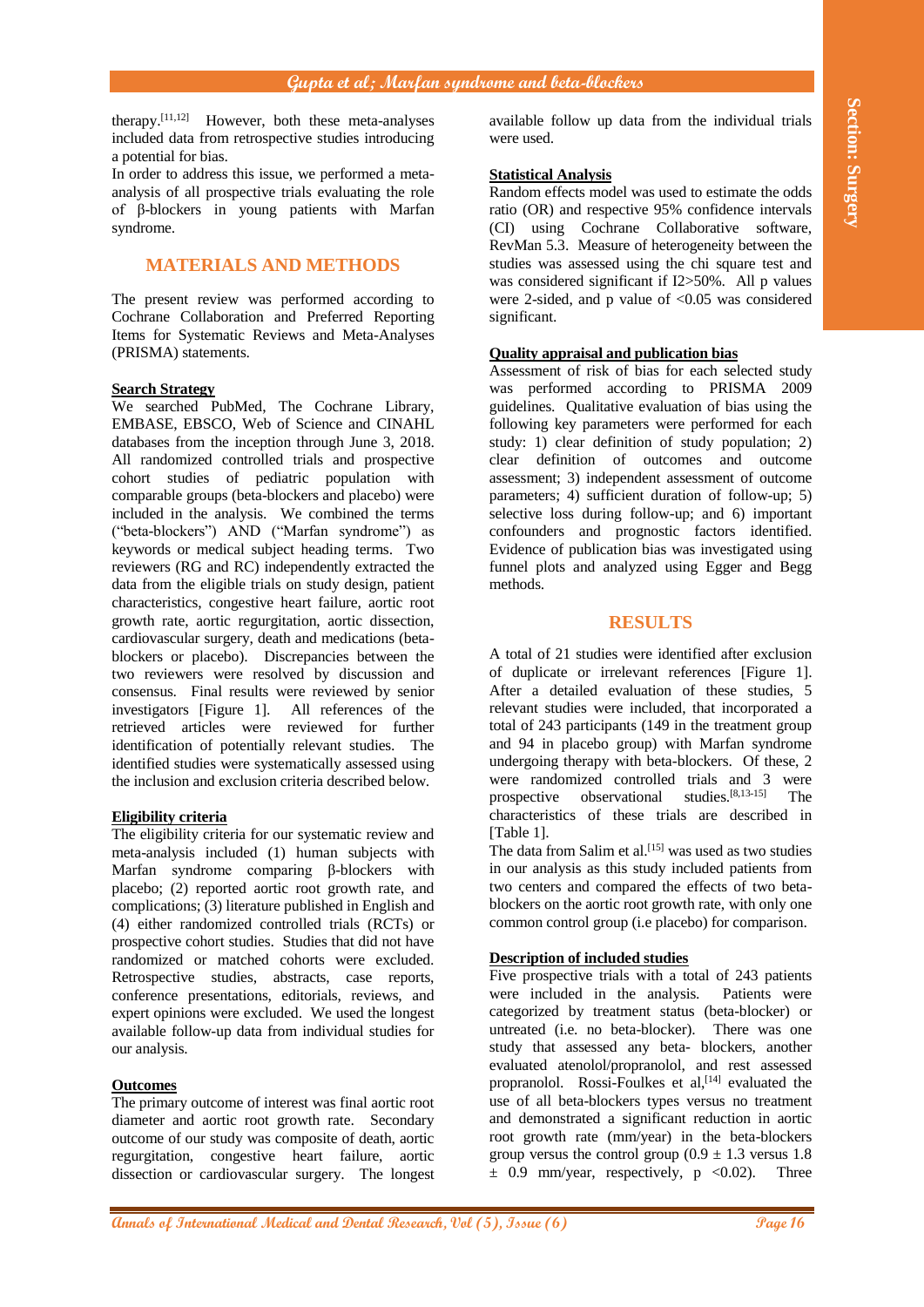patients in the beta-blocker arm had aortic dissection and/or rupture. In another trial Salim et al, [15] demonstrated slower aortic growth rate in the propranolol/atenolol arm (1.1 mm/year, p<0.006) and atenolol only arm  $(0.7 \text{mm/year}, p<0.03)$  as compared to the control group (2.1 mm/year). Five patients in the treatment group underwent elective surgery as compared to no patients in control group. Tahernia et al,<sup>[13]</sup> described six patients with Marfan syndrome, three of which were treated with propranolol (<1 mg ⁄ kg ⁄ body weight per day in two divided dose). There were no medication related side effects during the follow-up period. In a trial of 70 patients with Marfan syndrome, Shores et al, [8] (propranolol versus no treatment), demonstrated a significant difference in the rate of change in the aortic ratio, defined as the measured aortic diameter divided by the diameter predicted by patient's height, weight, and age, between the beta blockers arm  $(0.023/\text{year})$  and control arm  $(0.084/\text{year})$  (p <0.001). Five patients in the treatment arm (of which 2 patients never took their propranolol) and seven patients in the control arm reached the secondary clinical end point [Table 1].







**Figure 2: Funnel plots to assess publication bias a) Aortic root growth**





**Figure 2: (Solid circle in (b) indicates imputed study and solid diamond at the bottom shows the result after incorporation of imputed study)**

**b) Secondary outcome (composite of death, aortic regurgitation, congestive heart failure, aortic dissection or cardiovascular surgery)**



**Figure 3: Forest plot demonstrating primary outcomes - final aortic diameter and aortic root growth rate in patients with Marfan syndrome treated with beta-blockers versus placebo**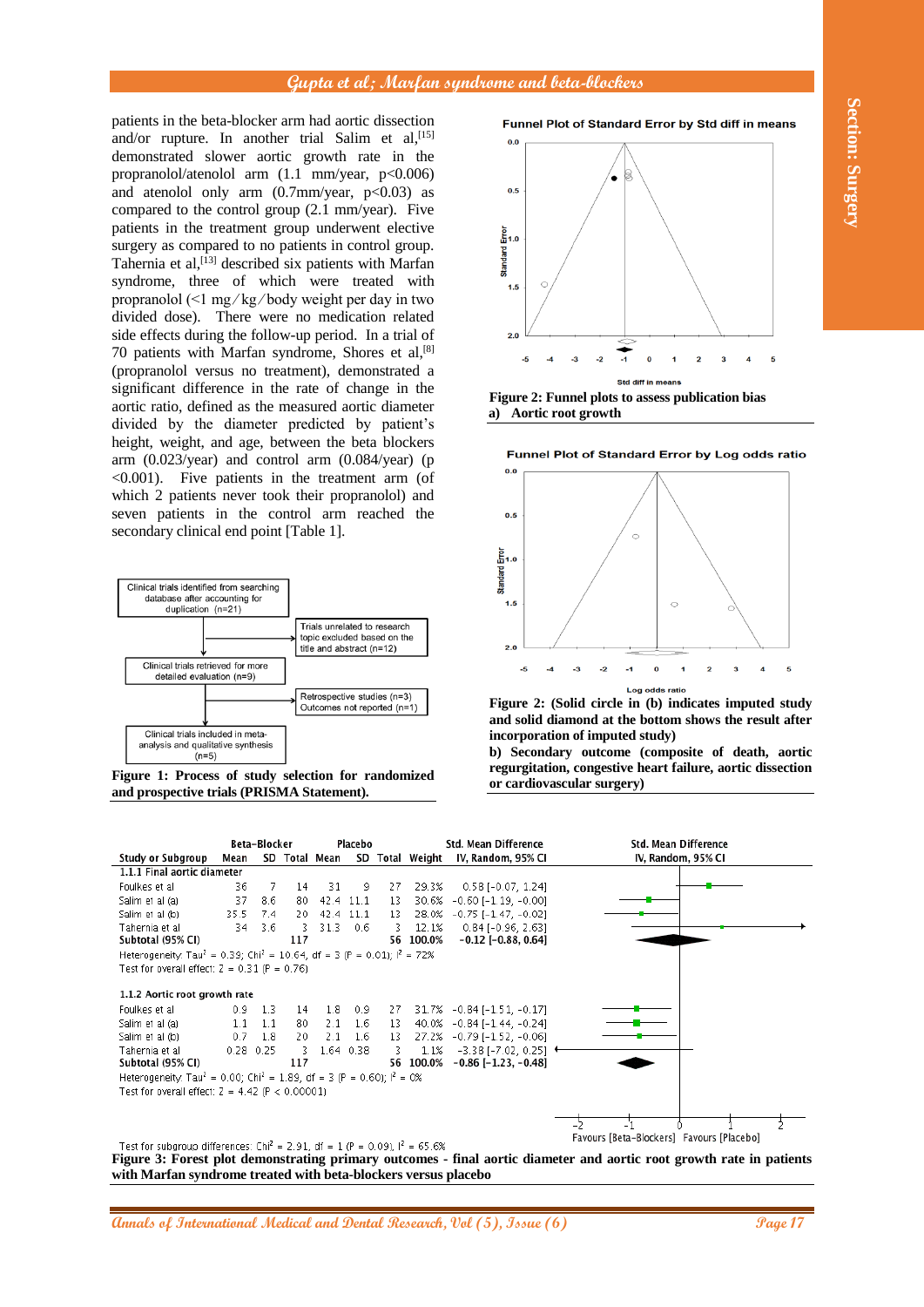

| Study or Subgroup<br>Foulkes et al<br>Salim et al (a)<br>Shores et al<br>Subtotal (95% CI)<br>Total events<br>Test for overall effect: $Z = 0.53$ (P = 0.59)                                                                                                                                                                                                                                                                                                                                                                                                                                                                                                                                                                                                   | Events Total Events Total Weight M-H, Random, 95% CI<br>14<br>0<br>3<br>5<br>80<br>0<br>13 27.6%<br>3.<br>32<br>38 45.6%<br>7<br>126<br>$\overline{7}$<br>11<br>Heterogeneity. Tau <sup>2</sup> = 2.11; Chi <sup>2</sup> = 4.76, df = 2 (P = 0.09); $I^2$ = 58% | 1.2.1 Secondary outcome (composite of death, aortic regurgitation, congestive heart failure, aortic dissection or cardiovascular surgery)<br>27 26.8% 16.74 [0.80, 350.66]<br>1.97 [0.10, 37.67]<br>$0.46$ [0.11, 1.94]<br>78 100.0%<br>1.80 [0.21, 15.53] |                                                                                                                                                                                                                                                                                                                                                                                                                                                                                                                                                                                                                                                       | M-H, Random, 95% CI                                                                                                                                                                           |
|----------------------------------------------------------------------------------------------------------------------------------------------------------------------------------------------------------------------------------------------------------------------------------------------------------------------------------------------------------------------------------------------------------------------------------------------------------------------------------------------------------------------------------------------------------------------------------------------------------------------------------------------------------------------------------------------------------------------------------------------------------------|-----------------------------------------------------------------------------------------------------------------------------------------------------------------------------------------------------------------------------------------------------------------|------------------------------------------------------------------------------------------------------------------------------------------------------------------------------------------------------------------------------------------------------------|-------------------------------------------------------------------------------------------------------------------------------------------------------------------------------------------------------------------------------------------------------------------------------------------------------------------------------------------------------------------------------------------------------------------------------------------------------------------------------------------------------------------------------------------------------------------------------------------------------------------------------------------------------|-----------------------------------------------------------------------------------------------------------------------------------------------------------------------------------------------|
| Test for subgroup differences: Not applicable<br>versus placebo                                                                                                                                                                                                                                                                                                                                                                                                                                                                                                                                                                                                                                                                                                |                                                                                                                                                                                                                                                                 |                                                                                                                                                                                                                                                            | 0.001                                                                                                                                                                                                                                                                                                                                                                                                                                                                                                                                                                                                                                                 | 1000<br>0.1<br>$10^{\circ}$<br>Favours [Beta-Blocker] Favours [Placebo]<br>Figure 4: Forest plot demonstrating secondary outcomes in patients with Marfan syndrome treated with beta-blockers |
|                                                                                                                                                                                                                                                                                                                                                                                                                                                                                                                                                                                                                                                                                                                                                                | Table 1: Descriptive characteristics of studies                                                                                                                                                                                                                 |                                                                                                                                                                                                                                                            |                                                                                                                                                                                                                                                                                                                                                                                                                                                                                                                                                                                                                                                       |                                                                                                                                                                                               |
| <b>Trials</b>                                                                                                                                                                                                                                                                                                                                                                                                                                                                                                                                                                                                                                                                                                                                                  | <b>Study Design</b>                                                                                                                                                                                                                                             | <b>Treatment</b>                                                                                                                                                                                                                                           | Aortic root growth rate<br>mm/year                                                                                                                                                                                                                                                                                                                                                                                                                                                                                                                                                                                                                    | Death, aortic<br>regurgitation, congestive<br>heart failure, aortic<br>dissection or<br>cardiovascular surgery                                                                                |
| Shores et al <sup>[8]</sup>                                                                                                                                                                                                                                                                                                                                                                                                                                                                                                                                                                                                                                                                                                                                    | Prospective<br>randomized                                                                                                                                                                                                                                       | Propranolol (n=32), control<br>$(n=38)$                                                                                                                                                                                                                    | N/A                                                                                                                                                                                                                                                                                                                                                                                                                                                                                                                                                                                                                                                   | Treatment: 3/30<br>Control: 7/38                                                                                                                                                              |
| Tahernia<br>et al, $[13]$                                                                                                                                                                                                                                                                                                                                                                                                                                                                                                                                                                                                                                                                                                                                      | Prospective<br>randomized                                                                                                                                                                                                                                       | Propranolol $(n=3)$ , control<br>$(n=3)$                                                                                                                                                                                                                   | Treatment: $0.28 \pm 0.25$<br>Control: $1.64 \pm 0.38$                                                                                                                                                                                                                                                                                                                                                                                                                                                                                                                                                                                                | Treatment: 0/3<br>Control: $0/3$                                                                                                                                                              |
| Rossi-Foulkes et<br>$al,$ <sup>[14]</sup><br>Salim et al, [15*]                                                                                                                                                                                                                                                                                                                                                                                                                                                                                                                                                                                                                                                                                                | Prospective<br>nonrandomized<br>Prospective                                                                                                                                                                                                                     | Any beta-blockers $(n=14)$ ,<br>control $(n=27)$<br>Propranolol/atenolol (n=80),                                                                                                                                                                           | Treatment: $0.9 + 1.3$<br>Control: $1.8 \pm 0.9$<br>Treatment: $1.1 \pm 1.1$                                                                                                                                                                                                                                                                                                                                                                                                                                                                                                                                                                          | Treatment: 3/14<br>Control: $0/27$<br>Treatment: 5/80                                                                                                                                         |
| Salim et al, [15*]                                                                                                                                                                                                                                                                                                                                                                                                                                                                                                                                                                                                                                                                                                                                             | nonrandomized<br>Prospective                                                                                                                                                                                                                                    | control $(n=13)$<br>Atenolol $(n=20)$ , control                                                                                                                                                                                                            | Control: $2.1 \pm 1.6$<br>Treatment: $0.7 \pm 1.8$                                                                                                                                                                                                                                                                                                                                                                                                                                                                                                                                                                                                    | Control: $0/13$<br>Treatment: 0/20                                                                                                                                                            |
|                                                                                                                                                                                                                                                                                                                                                                                                                                                                                                                                                                                                                                                                                                                                                                | nonrandomized                                                                                                                                                                                                                                                   | $(n=13)$<br>the aortic root growth rate, with only one common control group for comparison                                                                                                                                                                 | Control: $2.1 \pm 1.6$                                                                                                                                                                                                                                                                                                                                                                                                                                                                                                                                                                                                                                | Control: $0/13$<br>* The data from Salim et al. was used as two studies in our analysis as this study included patients from two centers and compared the effects of two beta-blocker on      |
| <b>Outcomes</b>                                                                                                                                                                                                                                                                                                                                                                                                                                                                                                                                                                                                                                                                                                                                                |                                                                                                                                                                                                                                                                 | Table 2: Summary of Egger's and Begg's test for publication bias<br>Egger's test p-value                                                                                                                                                                   | Begg's test p-value                                                                                                                                                                                                                                                                                                                                                                                                                                                                                                                                                                                                                                   |                                                                                                                                                                                               |
| Final Aortic root diameter                                                                                                                                                                                                                                                                                                                                                                                                                                                                                                                                                                                                                                                                                                                                     |                                                                                                                                                                                                                                                                 | 0.58                                                                                                                                                                                                                                                       | 1.00                                                                                                                                                                                                                                                                                                                                                                                                                                                                                                                                                                                                                                                  |                                                                                                                                                                                               |
| Aortic root growth rate                                                                                                                                                                                                                                                                                                                                                                                                                                                                                                                                                                                                                                                                                                                                        |                                                                                                                                                                                                                                                                 | 0.02                                                                                                                                                                                                                                                       | 0.73                                                                                                                                                                                                                                                                                                                                                                                                                                                                                                                                                                                                                                                  |                                                                                                                                                                                               |
| <b>Quality assessment and publication bias</b><br>Overall, there were clear definitions of the study<br>population, outcomes, and assessment in most<br>component studies, but blinded assessment of<br>outcomes was not reported in all studies resulting in<br>potential bias. A significant publication bias was<br>observed with aortic root growth diameter in Egger's<br>test. However, after adjustment of the bias the<br>difference continued to<br>standard mean<br>be<br>significantly in favor of reduction in aortic growth<br>rate with use of beta-blockers (standard mean<br>difference [SMD] -1.05, 95% CI -1.52 to -0.59 after<br>adjustment compared to -0.95, 95% CI -1.50 to -0.41<br>before adjustment). No significant publication bias |                                                                                                                                                                                                                                                                 |                                                                                                                                                                                                                                                            | <b>Primary outcome</b><br>Four studies reported outcome data on aortic root<br>growth rate and final aortic root diameter. There<br>was a significant reduction in aortic root growth rate<br>(SMD -0.86, 95% CI -1.23 to -0.48, p <0.001) with<br>the use of beta-blockers [Figure 3]. No significant<br>heterogeneity was observed.<br>However,<br>no<br>significant difference was observed in the final aortic<br>root diameter between the two groups (SMD -0.12,<br>95% CI -0.88 - 0.64). Test of heterogeneity was<br>significant ( $I2=72%$ ) [Figure 3].<br><b>Secondary outcome</b><br>Of 3 clinical trials that reported data on secondary |                                                                                                                                                                                               |
| was observed in other outcomes using funnel plots<br>(Egger's test and Begg's test had p values >0.05 for<br>all analyses) [Table 2, Figure 2].<br><b>Baseline characteristics</b><br>In the participant studies, there were no significant<br>differences between the two groups in terms of age,<br>gender and baseline aortic root diameters. Patients<br>on beta-blocker therapy had more weight and height<br>compared to placebo group $(p<0.05)$ . No significant<br>heterogeneity was observed for both weight and<br>height [Table 3]. The mean patient age was 12 years<br>and a mean follow-up period of 86.5 months.                                                                                                                               |                                                                                                                                                                                                                                                                 |                                                                                                                                                                                                                                                            | composite<br>of<br>(i.e.<br>death,<br>outcome<br>aortic<br>regurgitation,<br>congestive heart<br>failure,<br>aortic<br>dissection or cardiovascular surgery), no statistical<br>significant difference was observed in the beta-<br>blocker arm as compared to placebo (OR = $1.80$ ,<br>95% CI 0.21-15.53, p=0.09, I2 = 58%) [Figure 4].<br><b>DISCUSSION</b><br>This systemic review and meta-analysis incorporated<br>243 patients with MS and demonstrated that beta-<br>blockers when compared to placebo were associated                                                                                                                        |                                                                                                                                                                                               |

| Table 2: Summary of Egger's and Begg's test for publication bias                                                                  |                      |                     |  |  |  |
|-----------------------------------------------------------------------------------------------------------------------------------|----------------------|---------------------|--|--|--|
| <b>Outcomes</b>                                                                                                                   | Egger's test p-value | Begg's test p-value |  |  |  |
| Final Aortic root diameter                                                                                                        | 0.58                 | 1.00                |  |  |  |
| Aortic root growth rate                                                                                                           | 0.02                 | 0.73                |  |  |  |
| <b>Secondary Outcome</b>                                                                                                          | 0.28                 | 0.29                |  |  |  |
| $\mathbf{D}$ and $\mathbf{L}$ and $\mathbf{D}$ and $\mathbf{D}$ is discovered in the set of $\mathbf{L}$ is a set of $\mathbf{L}$ |                      |                     |  |  |  |

#### **Quality assessment and publication bias**

#### **Baseline characteristics**

#### **Primary outcome**

#### **Secondary outcome**

### **DISCUSSION**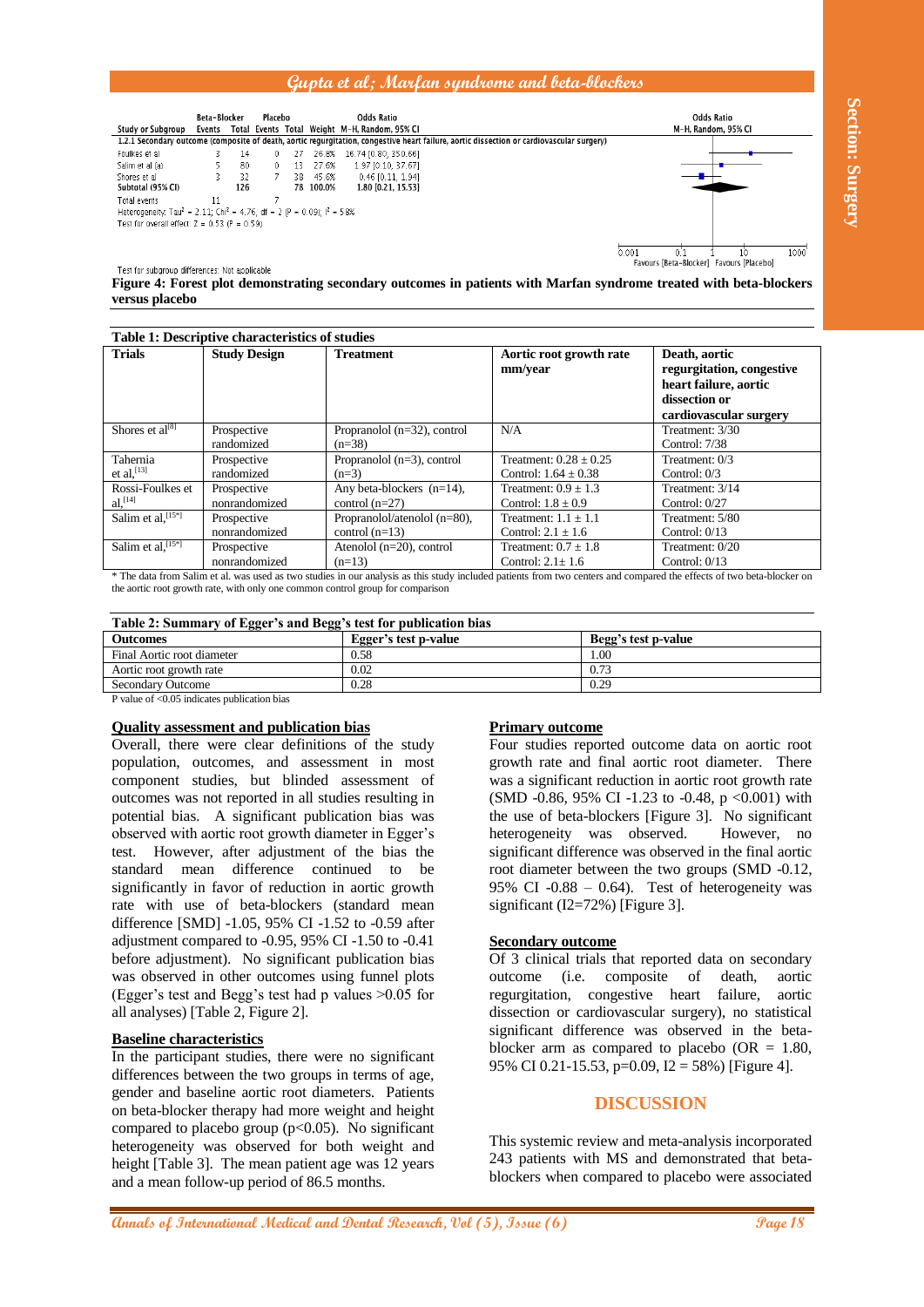with significant reduction in aortic root growth rate. Also, no significant differences were observed between the two arms in final aortic root diameter and secondary outcome (i.e composite of death, aortic regurgitation, congestive heart failure, aortic dissection or cardiovascular surgery). This is the first updated meta-analysis of currently available randomized controlled and prospective cohort trials comparing beta-blockers versus placebo in patients with MS.

with the internal methods in the international by the international by the international by the international methods in the international methods in the international methods in the international methods in the internati Beta-blockade is currently considered as standard of care in patients with Marfan syndrome in order to delay aortic dissection or rupture. It is presumed that reduction in heart rate, blood pressure and central aortic pressure during left ventricular ejection explains the beneficial effects of beta-blockade in patients with Marfan syndrome.<sup>[16]</sup> The reduction in vascular complication in Marfan syndrome was not confirmed until 1994, when Shores et al demonstrated a significant reduction in rate of aortic dilatation with use of beta-blockers. [8] Another potential mechanism includes an effect on elastic properties of aorta, although studies have varied in results. Haouzi et al,  $[17]$  demonstrated that 8 of 13 patients treated with beta-blockers resulted in reduced aortic stiffness and increase aortic distensibility, however these findings were inconsistent as 38% of the study subjects demonstrated worsening of these indices on betablockers. Studies have also shown variable hemodynamic response to beta-blockers. Yin et al demonstrated that intravenous beta-blockers during cardiac catheterization in Marfan syndrome patients resulted in reduced arterial compliance, with no reduction in maximum acceleration of blood into ascending aorta. [18] In addition, Rios et al demonstrated an increase in peripheral vascular resistance in patients on beta-blockers, which in turn can result in an increase in central aortic pressure and wall stress in patients with Marfan syndrome.<sup>[19]</sup> Atenolol is more beta-1 selective blocker as compared to propranolol, and hence may be of greater benefit in patients with Marfan syndrome (although there have been no studies directly comparing atenolol to propranolol or any other beta-1 selective antagonist to date). [8] Prior meta-analyses on this subject have been conducted by Gersony et al and Gao et al have demonstrated contradicting results. Gersony et al demonstrated no reduction in aortic root enlargement in patients with MS with βblockers and Gao et al demonstrated reduction in aortic dilatation with  $\beta$ -blockers therapy.<sup>[11,12]</sup> However, both these meta-analyses included data from retrospective studies introducing a potential for bias.

There are few limitations to our findings in this study. All studies included in our analysis had a small sample size. Also aortic root growth suggests 2 processes, a) body growth and b) aortic dilatation. Thus it is prudent that aortic measurements should

be indexed to body surface area, which was lacking in all the trials. However, in order to avoid any heterogeneity in between the studies, we only included prospective trials and excluded any retrospective study design (unlike other metaanalysis). [12] No significant difference was observed in the final aortic root diameter between the two groups.

#### **CONCLUSION**

Our study suggests that use of beta-blockers was associated with a significant reduction in aortic root growth rate. Although there was no statistical significant reduction in morbidity and mortality, further trials are required to address this question.

### **REFERENCES**

- 1. Judge DP, Dietz HC. Marfan's syndrome. Lancet. 2005;366(9501):1965-76. Epub 2005/12/06.
- 2. Brooke BS, Habashi JP, Judge DP, Patel N, Loeys B, Dietz HC, 3rd. Angiotensin II blockade and aortic-root dilation in Marfan's syndrome. The New England journal of medicine. 2008;358(26):2787-95. Epub 2008/06/27.
- 3. Groenink M, den Hartog AW, Franken R, Radonic T, de Waard V, Timmermans J, et al. Losartan reduces aortic dilatation rate in adults with Marfan syndrome: a randomized controlled trial. European heart journal. 2013;34(45):3491- 500. Epub 2013/09/04.
- 4. Lacro RV, Dietz HC, Sleeper LA, Yetman AT, Bradley TJ, Colan SD, et al. Atenolol versus losartan in children and young adults with Marfan's syndrome. The New England journal of medicine. 2014;371(22):2061-71. Epub 2014/11/19.
- 5. Milleron O, Arnoult F, Ropers J, Aegerter P, Detaint D, Delorme G, et al. Marfan Sartan: a randomized, double-blind, placebo-controlled trial. European heart journal. 2015;36(32):2160-6. Epub 2015/05/04.
- 6. Gadowski GR, Pilcher DB, Ricci MA. Abdominal aortic aneurysm expansion rate: effect of size and beta-adrenergic blockade. Journal of vascular surgery. 1994;19(4):727-31. Epub 1994/04/01.
- Leach SD, Toole AL, Stern H, DeNatale RW, Tilson MD. Effect of beta-adrenergic blockade on the growth rate of abdominal aortic aneurysms. Arch Surg. 1988;123(5):606-9. Epub 1988/05/01.
- 8. Shores J, Berger KR, Murphy EA, Pyeritz RE. Progression of aortic dilatation and the benefit of long-term beta-adrenergic blockade in Marfan's syndrome. The New England journal of medicine. 1994;330(19):1335-41. Epub 1994/05/12.
- 9. Lindholt JS, Vammen S, Juul S, Henneberg EW, Fasting H. The validity of ultrasonographic scanning as screening method for abdominal aortic aneurysm. European journal of vascular and endovascular surgery : the official journal of the European Society for Vascular Surgery. 1999;17(6):472-5. Epub 1999/06/22.
- 10. Propranolol for small abdominal aortic aneurysms: results of a randomized trial. Journal of vascular surgery. 2002;35(1):72- 9. Epub 2002/01/22.
- 11. Gersony DR, McClaughlin MA, Jin Z, Gersony WM. The effect of beta-blocker therapy on clinical outcome in patients with Marfan's syndrome: a meta-analysis. International journal of cardiology. 2007;114(3):303-8. Epub 2006/07/13.
- 12. Gao L, Mao Q, Wen D, Zhang L, Zhou X, Hui R. The effect of beta-blocker therapy on progressive aortic dilatation in children and adolescents with Marfan's syndrome: a metaanalysis. Acta Paediatr. 2011;100(9):e101-5. Epub 2011/03/30.